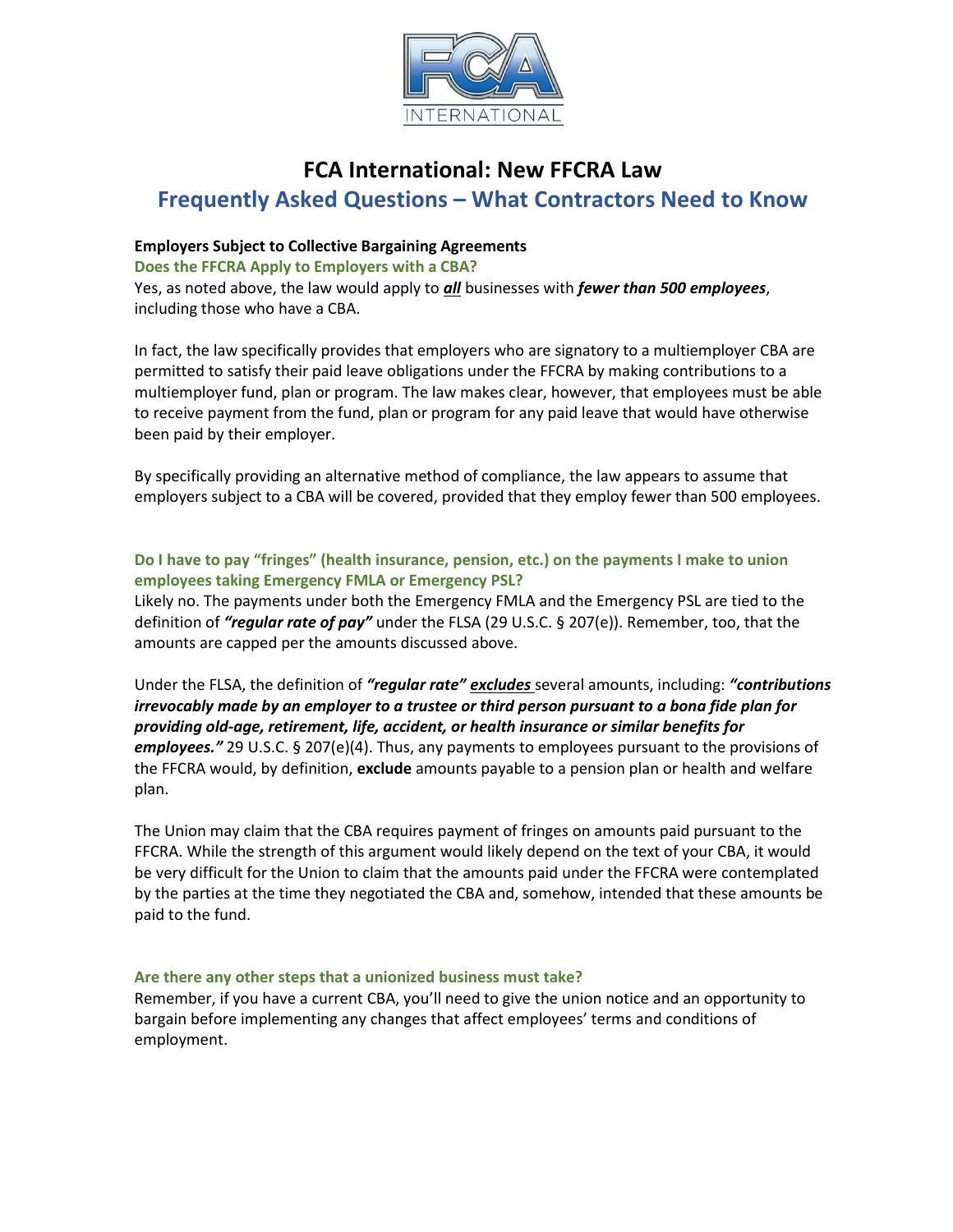However, we recommend having a plan in place for complying with the FFCRA requirements before agreeing to meet with the Union. If the Union reaches out, let them know that you are reviewing the law with labor counsel and will be in contact soon.

## **Layoffs, Closures, and Other Issues If a jobsite is closed and everyone is laid off, would I still have to provide paid leave?**

This is a difficult question and, in the absence of regulatory guidance from the DOL, we can only provide general guidance. Each situation is different, and you should seek legal advice before making any decision. Indeed, in addition to your potential obligations under the FFCRA, you may have obligations under *other* state and federal laws, such as the WARN Act, the FLSA, ERISA, and COBRA.

As an initial matter, employees whose employment is terminated (or employees who are laid off because of lack of work) **before** April 1, 2020, would likely *not* be eligible for Emergency PSL or Emergency FMLA. This is because they do not need "leave" for a job that does not exist. The text of the FFCRA appears to assume that (i) work is available and (ii) that the employee is "unable to work (or telework)" because of a qualifying reason.

As a result, if there is no work for the employee to perform (because of layoff or termination), there should be no Emergency PSL or Emergency FMLA obligation. The employee would, of course, likely be eligible for unemployment pursuant to the state unemployment statute.

A more difficult question is posed by a situation where an employer decides to close a jobsite (and lay off everyone) *on or after* April 1, 2020. Akin to the example above, the absence or inability of the employee to work is *not* effectuated by an employee's "need for leave" as defined by the FFCRA but rather by the lack of work available (because the employer has closed or the jobsite is closed). Thus, it is likely that Emergency PSL and Emergency FMLA are not available in this circumstance.

This analysis is buttressed by the fact that employees are typically not allowed to use paid sick leave or PTO for times when they are not scheduled to work. Likewise, the FMLA (at least before it was amended) made clear that an employee on leave is entitled to no greater protection from a layoff as any other employee. See 29 C.F.R. § 825.216(a)(1).

Thus, an employee on a job-protected FMLA leave (e.g., birth of a child or "serious health condition") was not protected from termination if the employer made a non-discriminatory decision to conduct a layoff or reduction in force that happened to affect the employee on FMLA. It remains to be seen whether the FFCRA changed this standard, and we will likely need additional regulatory guidance from the DOL before we have a definitive answer.

As you can see, this issue is a difficult one and, given the questions surrounding the new law, it is best to get legal advice regarding your obligations.

#### **Tax Credits and Employers with Cash-Flow Issues**

#### **How does my company get reimbursed by the IRS?**

As to Emergency FMLA, the FFRCA provides that "there shall be allowed as a credit against the tax imposed by section 3111(a) of the Internal Revenue Code of 1986 for each calendar quarter an